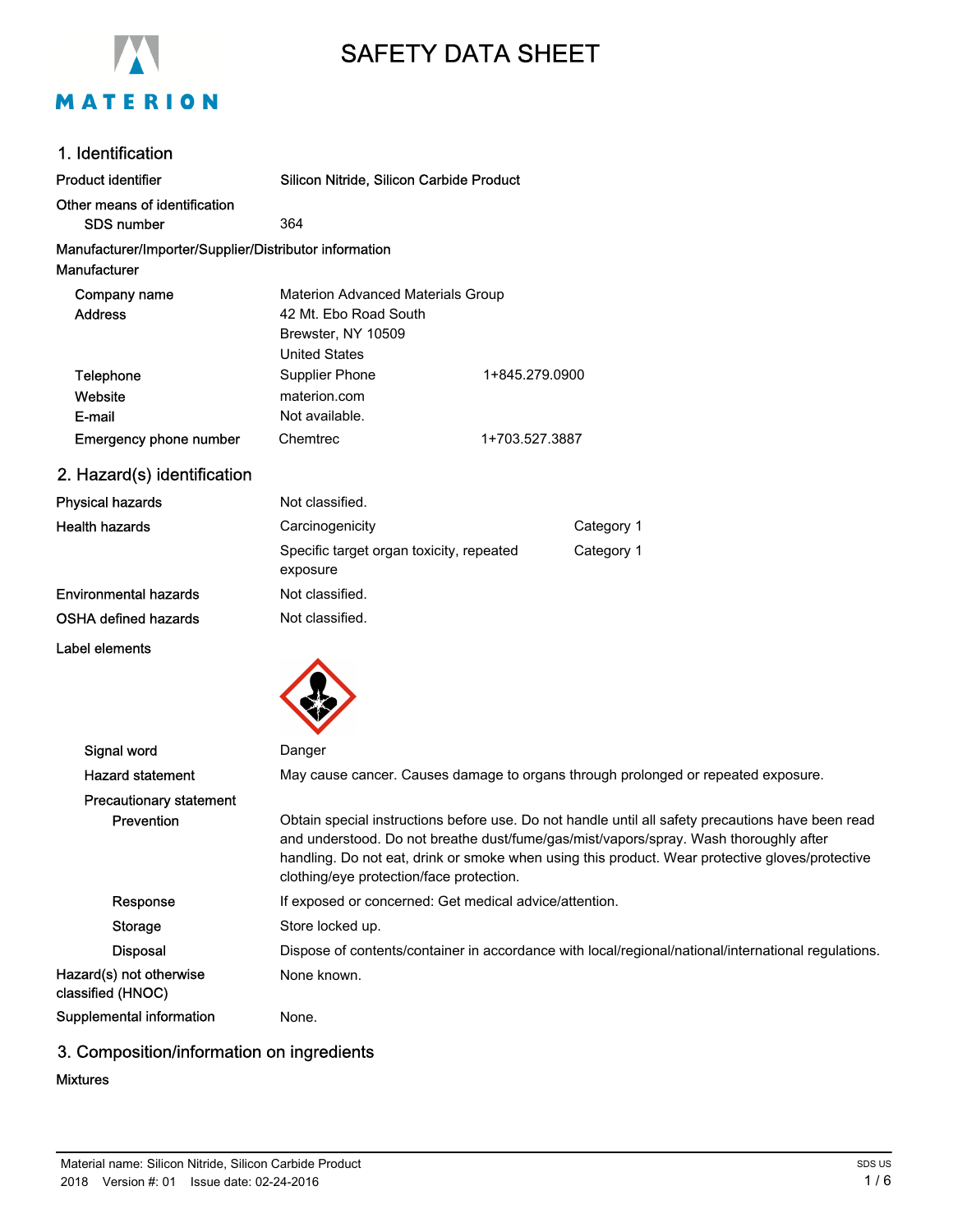| Chemical name   | Common name and synonyms                           | <b>CAS number</b> | %         |
|-----------------|----------------------------------------------------|-------------------|-----------|
| Silicon nitride | Silicon nitride (Si3N4)<br>Trisilicon tetranitride | 12033-89-5        | $80 - 98$ |
| Silicon Carbide |                                                    | 409-21-2          | $2 - 20$  |

\*Designates that a specific chemical identity and/or percentage of composition has been withheld as a trade secret.

| 4. First-aid measures                                                        |                                                                                                                                                                                                                                                                                                                                                                                                                  |
|------------------------------------------------------------------------------|------------------------------------------------------------------------------------------------------------------------------------------------------------------------------------------------------------------------------------------------------------------------------------------------------------------------------------------------------------------------------------------------------------------|
| Inhalation                                                                   | Move to fresh air. Call a physician if symptoms develop or persist.                                                                                                                                                                                                                                                                                                                                              |
| <b>Skin contact</b>                                                          | Wash off with soap and water. Get medical attention if irritation develops and persists.                                                                                                                                                                                                                                                                                                                         |
| Eye contact                                                                  | Rinse with water. Get medical attention if irritation develops and persists.                                                                                                                                                                                                                                                                                                                                     |
| Ingestion                                                                    | Rinse mouth. Get medical attention if symptoms occur.                                                                                                                                                                                                                                                                                                                                                            |
| Most important<br>symptoms/effects, acute and<br>delayed                     | Prolonged exposure may cause chronic effects.                                                                                                                                                                                                                                                                                                                                                                    |
| Indication of immediate medical<br>attention and special treatment<br>needed | Provide general supportive measures and treat symptomatically. Keep victim under observation.<br>Symptoms may be delayed.                                                                                                                                                                                                                                                                                        |
| <b>General information</b>                                                   | IF exposed or concerned: Get medical advice/attention. If you feel unwell, seek medical advice<br>(show the label where possible). Ensure that medical personnel are aware of the material(s)<br>involved, and take precautions to protect themselves.                                                                                                                                                           |
| 5. Fire-fighting measures                                                    |                                                                                                                                                                                                                                                                                                                                                                                                                  |
| Suitable extinguishing media                                                 | Water fog. Foam. Dry chemical powder. Carbon dioxide (CO2).                                                                                                                                                                                                                                                                                                                                                      |
| Unsuitable extinguishing media                                               | Do not use water jet as an extinguisher, as this will spread the fire.                                                                                                                                                                                                                                                                                                                                           |
| Specific hazards arising from<br>the chemical                                | During fire, gases hazardous to health may be formed.                                                                                                                                                                                                                                                                                                                                                            |
| Special protective equipment<br>and precautions for firefighters             | Self-contained breathing apparatus and full protective clothing must be worn in case of fire.                                                                                                                                                                                                                                                                                                                    |
| Fire fighting<br>equipment/instructions                                      | Use water spray to cool unopened containers.                                                                                                                                                                                                                                                                                                                                                                     |
| Specific methods                                                             | Use standard firefighting procedures and consider the hazards of other involved materials.                                                                                                                                                                                                                                                                                                                       |
| General fire hazards                                                         | No unusual fire or explosion hazards noted.                                                                                                                                                                                                                                                                                                                                                                      |
| 6. Accidental release measures                                               |                                                                                                                                                                                                                                                                                                                                                                                                                  |
| Personal precautions, protective<br>equipment and emergency<br>procedures    | Keep unnecessary personnel away. Keep people away from and upwind of spill/leak. Wear<br>appropriate protective equipment and clothing during clean-up. Ensure adequate ventilation. Local<br>authorities should be advised if significant spillages cannot be contained. For personal protection,<br>see section 8 of the SDS.                                                                                  |
| Methods and materials for<br>containment and cleaning up                     | Stop the flow of material, if this is without risk. Dike far ahead of spill for later disposal. Following<br>product recovery, flush area with water. For waste disposal, see section 13 of the SDS.                                                                                                                                                                                                             |
| <b>Environmental precautions</b>                                             | Avoid discharge into drains, water courses or onto the ground.                                                                                                                                                                                                                                                                                                                                                   |
| 7. Handling and storage                                                      |                                                                                                                                                                                                                                                                                                                                                                                                                  |
| Precautions for safe handling                                                | Obtain special instructions before use. Do not handle until all safety precautions have been read<br>and understood. Provide adequate ventilation. Avoid prolonged exposure. When using, do not eat,<br>drink or smoke. Should be handled in closed systems, if possible. Wear appropriate personal<br>protective equipment. Wash hands thoroughly after handling. Observe good industrial hygiene<br>practices. |
| Conditions for safe storage,<br>including any incompatibilities              | Store locked up. Store in original tightly closed container. Store away from incompatible materials<br>(see Section 10 of the SDS).                                                                                                                                                                                                                                                                              |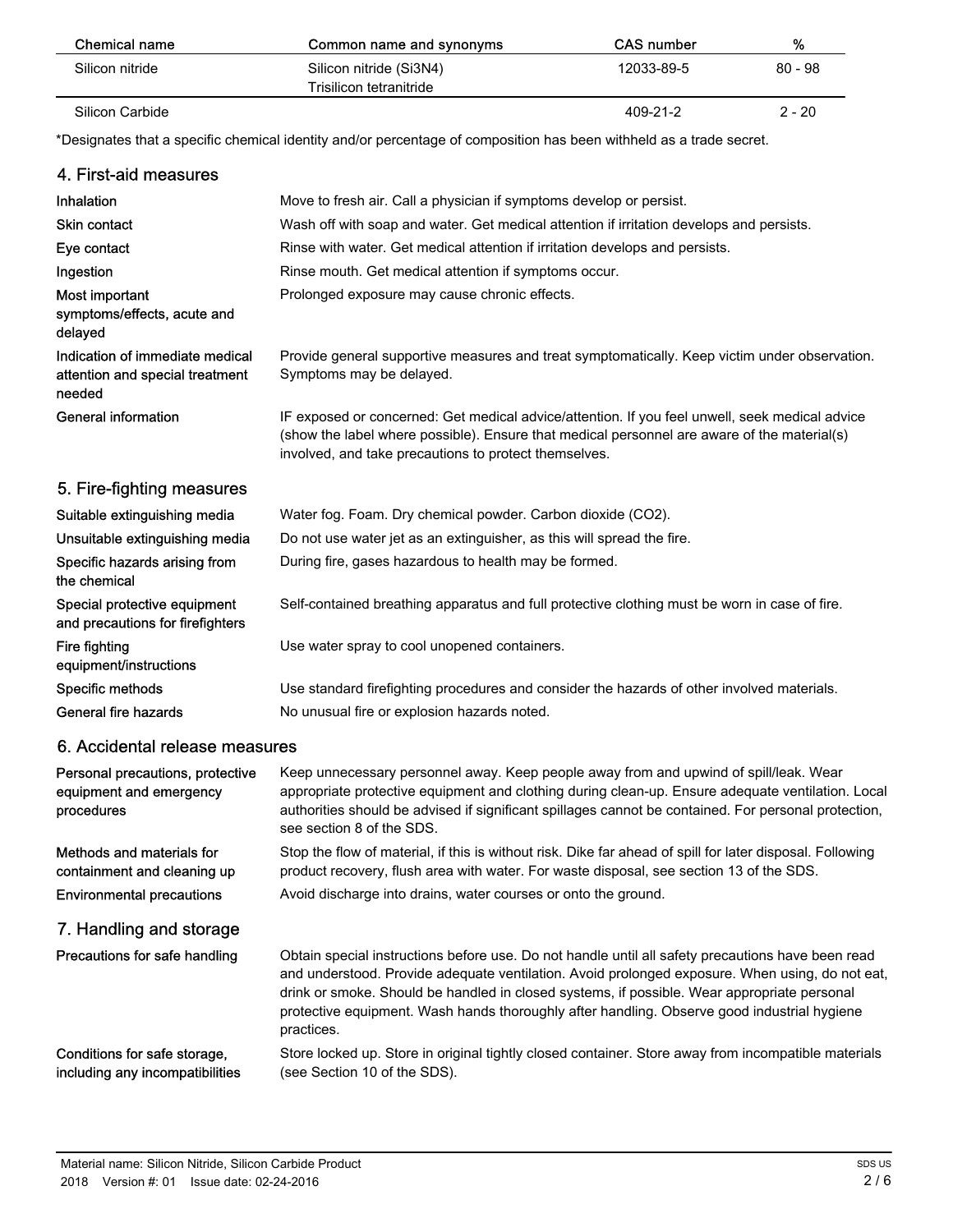# 8. Exposure controls/personal protection

## Occupational exposure limits

#### US. OSHA Table Z-1 Limits for Air Contaminants (29 CFR 1910.1000)

| <b>Components</b>                           | <b>Type</b>                                                                                                                                                                                                                 | Value            | Form                 |
|---------------------------------------------|-----------------------------------------------------------------------------------------------------------------------------------------------------------------------------------------------------------------------------|------------------|----------------------|
| Silicon Carbide (CAS<br>409-21-2)           | PEL                                                                                                                                                                                                                         | $5$ mg/m $3$     | Respirable fraction. |
|                                             |                                                                                                                                                                                                                             | 15 mg/m3         | Total dust.          |
| US. NIOSH: Pocket Guide to Chemical Hazards |                                                                                                                                                                                                                             |                  |                      |
| Components                                  | Type                                                                                                                                                                                                                        | Value            | Form                 |
| Silicon Carbide (CAS<br>409-21-2)           | <b>TWA</b>                                                                                                                                                                                                                  | $5 \text{ mg/m}$ | Respirable.          |
|                                             |                                                                                                                                                                                                                             | $10$ mg/m $3$    | Total                |
| <b>Biological limit values</b>              | No biological exposure limits noted for the ingredient(s).                                                                                                                                                                  |                  |                      |
| Control parameters                          | Follow standard monitoring procedures.                                                                                                                                                                                      |                  |                      |
|                                             | Individual protection measures, such as personal protective equipment                                                                                                                                                       |                  |                      |
| Eye/face protection                         | If contact is likely, safety glasses with side shields are recommended.                                                                                                                                                     |                  |                      |
| Skin protection                             |                                                                                                                                                                                                                             |                  |                      |
| Hand protection                             | Wear appropriate chemical resistant gloves. Suitable gloves can be recommended by the glove<br>supplier.                                                                                                                    |                  |                      |
| Other                                       | Use of an impervious apron is recommended.                                                                                                                                                                                  |                  |                      |
| <b>Respiratory protection</b>               | In case of insufficient ventilation, wear suitable respiratory equipment.                                                                                                                                                   |                  |                      |
| <b>Thermal hazards</b>                      | Wear appropriate thermal protective clothing, when necessary.                                                                                                                                                               |                  |                      |
| General hygiene considerations              | Always observe good personal hygiene measures, such as washing after handling the material<br>and before eating, drinking, and/or smoking. Routinely wash work clothing and protective<br>equipment to remove contaminants. |                  |                      |

# 9. Physical and chemical properties

| Appearance                                   |                                               |
|----------------------------------------------|-----------------------------------------------|
| <b>Physical state</b>                        | Solid.                                        |
| Form                                         | Solid.                                        |
| Color                                        | Not available.                                |
| Odor                                         | Not applicable.                               |
| Odor threshold                               | Not available.                                |
| рH                                           | Not available.                                |
| Melting point/freezing point                 | 4712 $\degree$ F (2600 $\degree$ C) estimated |
| Initial boiling point and boiling<br>range   | Not applicable.                               |
| Flash point                                  | Not available.                                |
| <b>Evaporation rate</b>                      | Not available.                                |
| Flammability (solid, gas)                    | Not available.                                |
| Upper/lower flammability or explosive limits |                                               |
| <b>Flammability limit - lower</b><br>$(\%)$  | Not available.                                |
| Flammability limit - upper<br>$(\%)$         | Not available.                                |
| Explosive limit - lower (%)                  | Not available.                                |
| Explosive limit - upper (%)                  | Not available.                                |
| Vapor pressure                               | 13238.9 hPa estimated                         |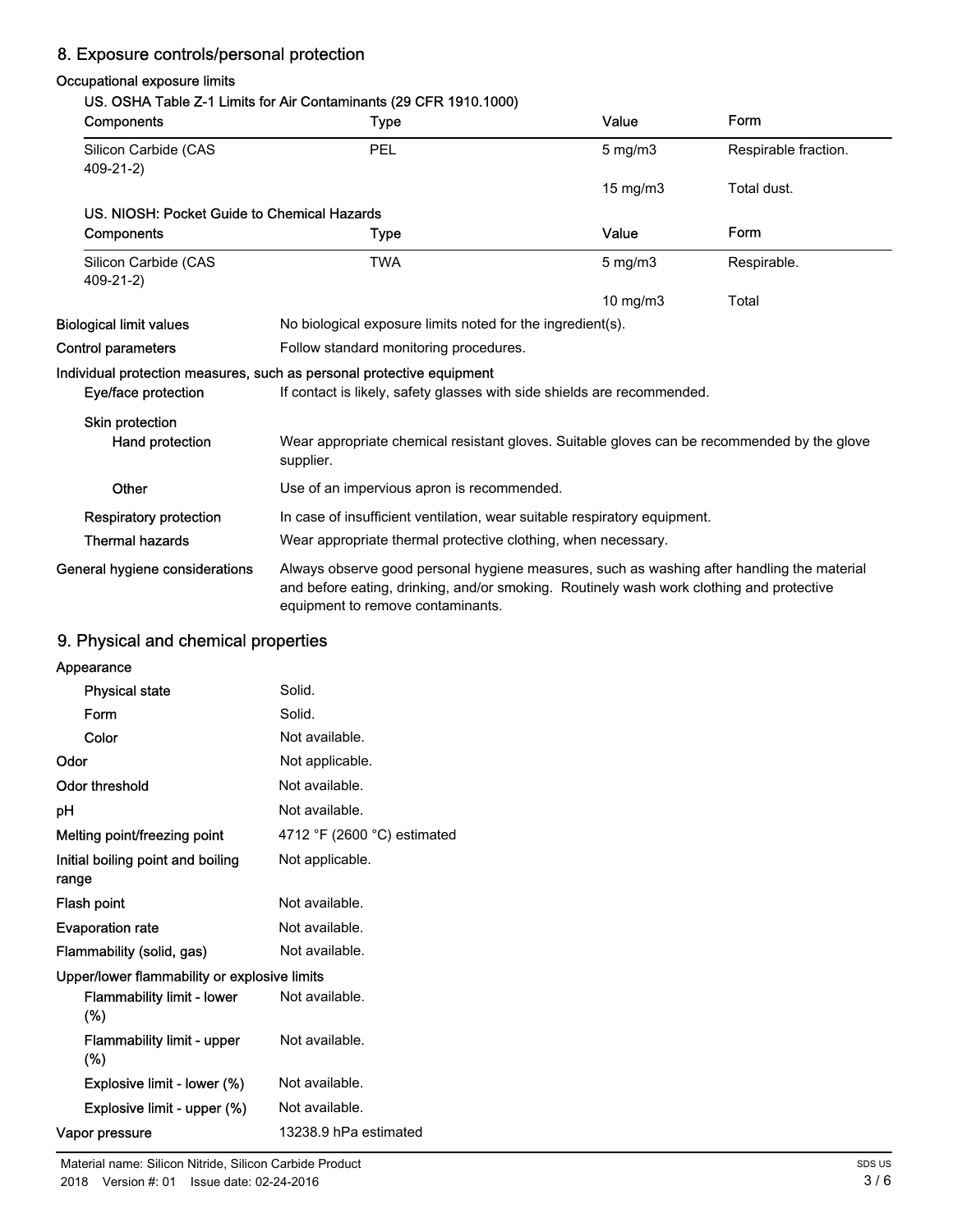| Vapor density                                                         | Not available.                                                                                                      |
|-----------------------------------------------------------------------|---------------------------------------------------------------------------------------------------------------------|
| <b>Relative density</b>                                               | Not available.                                                                                                      |
| Solubility(ies)                                                       |                                                                                                                     |
| Solubility (water)                                                    | Not available.                                                                                                      |
| <b>Partition coefficient</b><br>(n-octanol/water)                     | Not available.                                                                                                      |
| Auto-ignition temperature                                             | Not applicable.                                                                                                     |
| <b>Decomposition temperature</b>                                      | Not available.                                                                                                      |
| <b>Viscosity</b>                                                      | Not available.                                                                                                      |
| Other information                                                     |                                                                                                                     |
| <b>Density</b>                                                        | 3.23 g/cm3 estimated                                                                                                |
| <b>Explosive properties</b>                                           | Not explosive.                                                                                                      |
| <b>Oxidizing properties</b>                                           | Not oxidizing.                                                                                                      |
| Specific gravity                                                      | 3.23 estimated                                                                                                      |
| 10. Stability and reactivity                                          |                                                                                                                     |
| Reactivity                                                            | The product is stable and non-reactive under normal conditions of use, storage and transport.                       |
| <b>Chemical stability</b>                                             | Material is stable under normal conditions.                                                                         |
| Possibility of hazardous<br>reactions                                 | No dangerous reaction known under conditions of normal use.                                                         |
| Conditions to avoid                                                   | Contact with incompatible materials.                                                                                |
| Incompatible materials                                                | Strong oxidizing agents.                                                                                            |
| Hazardous decomposition<br>products                                   | No hazardous decomposition products are known.                                                                      |
| 11. Toxicological information                                         |                                                                                                                     |
| Information on likely routes of exposure                              |                                                                                                                     |
| Inhalation                                                            | Prolonged inhalation may be harmful.                                                                                |
| <b>Skin contact</b>                                                   | No adverse effects due to skin contact are expected.                                                                |
| Eye contact                                                           | Direct contact with eyes may cause temporary irritation.                                                            |
| Ingestion                                                             | Expected to be a low ingestion hazard.                                                                              |
| Symptoms related to the<br>physical, chemical and                     | Direct contact with eyes may cause temporary irritation.                                                            |
| toxicological characteristics                                         |                                                                                                                     |
| Information on toxicological effects                                  |                                                                                                                     |
| <b>Acute toxicity</b>                                                 | Not available.                                                                                                      |
| Skin corrosion/irritation                                             | Prolonged skin contact may cause temporary irritation.                                                              |
| Serious eye damage/eye<br>irritation                                  | Direct contact with eyes may cause temporary irritation.                                                            |
| Respiratory or skin sensitization<br><b>Respiratory sensitization</b> | Not a respiratory sensitizer.                                                                                       |
| <b>Skin sensitization</b>                                             | This product is not expected to cause skin sensitization.                                                           |
| Germ cell mutagenicity                                                | No data available to indicate product or any components present at greater than 0.1% are<br>mutagenic or genotoxic. |

# US. OSHA Specifically Regulated Substances (29 CFR 1910.1001-1050)

Not listed.

Reproductive toxicity This product is not expected to cause reproductive or developmental effects.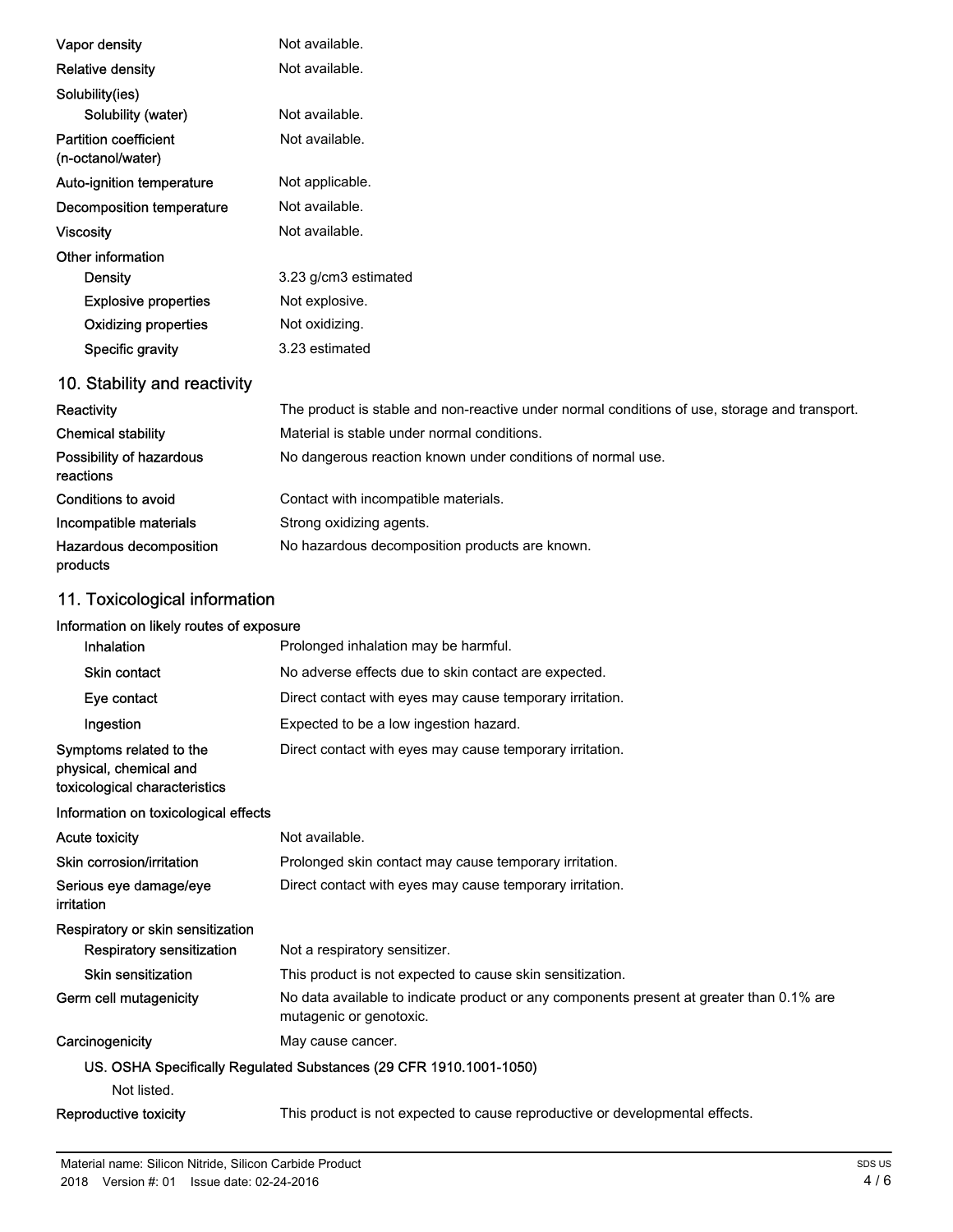| Specific target organ toxicity -<br>single exposure   | Not classified.                                                                                                                                                                                                        |
|-------------------------------------------------------|------------------------------------------------------------------------------------------------------------------------------------------------------------------------------------------------------------------------|
| Specific target organ toxicity -<br>repeated exposure | Causes damage to organs through prolonged or repeated exposure.                                                                                                                                                        |
| <b>Aspiration hazard</b>                              | Not an aspiration hazard.                                                                                                                                                                                              |
| <b>Chronic effects</b>                                | Causes damage to organs through prolonged or repeated exposure. Prolonged inhalation may be<br>harmful.                                                                                                                |
| 12. Ecological information                            |                                                                                                                                                                                                                        |
| Ecotoxicity                                           | The product is not classified as environmentally hazardous. However, this does not exclude the<br>possibility that large or frequent spills can have a harmful or damaging effect on the environment.                  |
| Persistence and degradability                         | No data is available on the degradability of this product.                                                                                                                                                             |
| Bioaccumulative potential                             | No data available.                                                                                                                                                                                                     |
| Mobility in soil                                      | No data available.                                                                                                                                                                                                     |
| Other adverse effects                                 | No other adverse environmental effects (e.g. ozone depletion, photochemical ozone creation<br>potential, endocrine disruption, global warming potential) are expected from this component.                             |
| 13. Disposal considerations                           |                                                                                                                                                                                                                        |
| <b>Disposal instructions</b>                          | Collect and reclaim or dispose in sealed containers at licensed waste disposal site. Dispose of<br>contents/container in accordance with local/regional/national/international regulations.                            |
| Local disposal regulations                            | Dispose in accordance with all applicable regulations.                                                                                                                                                                 |
| Hazardous waste code                                  | The waste code should be assigned in discussion between the user, the producer and the waste<br>disposal company.                                                                                                      |
| Waste from residues / unused<br>products              | Dispose of in accordance with local regulations. Empty containers or liners may retain some<br>product residues. This material and its container must be disposed of in a safe manner (see:<br>Disposal instructions). |
| Contaminated packaging                                | Since emptied containers may retain product residue, follow label warnings even after container is<br>emptied. Empty containers should be taken to an approved waste handling site for recycling or<br>disposal.       |

# 14. Transport information

#### **DOT**

Not regulated as dangerous goods.

#### IATA

Not regulated as dangerous goods.

#### IMDG

Not regulated as dangerous goods.

# 15. Regulatory information

#### US federal regulations

This product is a "Hazardous Chemical" as defined by the OSHA Hazard Communication Standard, 29 CFR 1910.1200.

## TSCA Section 12(b) Export Notification (40 CFR 707, Subpt. D)

Not regulated.

#### CERCLA Hazardous Substance List (40 CFR 302.4)

Not listed.

### US. OSHA Specifically Regulated Substances (29 CFR 1910.1001-1050)

Not listed.